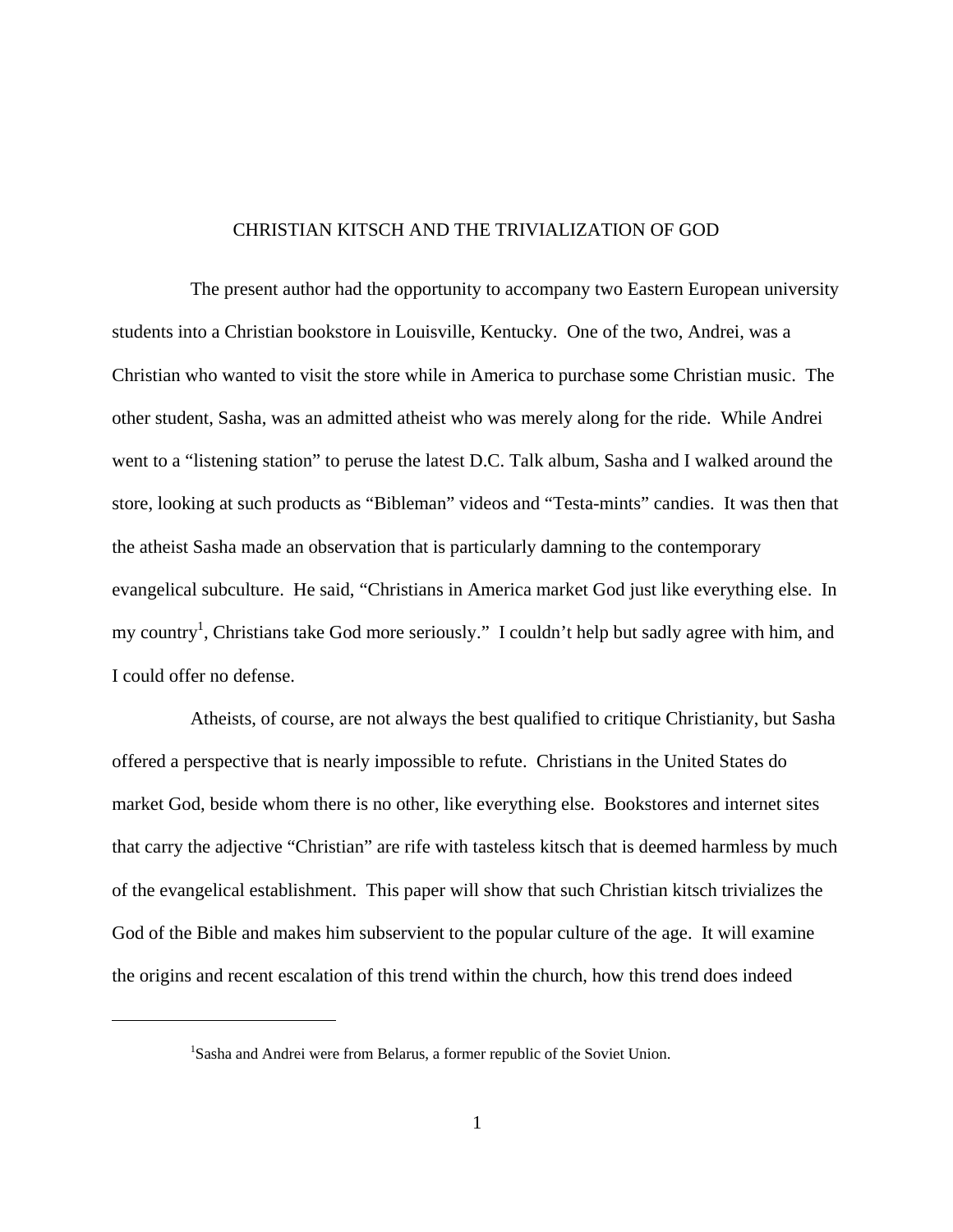trivialize God, and will posit some possible routes of escape from the dangers the trivialization of God presents.

## **Honk If You Love Jesus: What Is Christian Kitsch?**

#### **Kitsch Defined**

1

The *New Merriam-Webster Dictionary* defines kitsch: "Shoddy or cheap artistic or literary material<sup>2</sup>." One need not look very far in the United States today to find shoddy or cheap artistic material. Popular culture contains no shortage of it. What is alarming is that the prevalence of such material is no less in the evangelical Christian subculture. In fact, if one were to examine only the microcosm of the Christian bookstore, it could even be argued that Christians have forfeited higher culture altogether, leaving only kitsch to define Christian culture.

# **The History of Kitsch in American Christian Culture**

The emergence of the religious artifact dates back a long time. Returning crusaders sold relics from the Holy Land which were said to have religious value.<sup>3</sup> While certainly not the same as modern-day kitsch, the ancient practice of the religious artifact is an important precursor to the modern-day fare. The Catholic Church in America has traditionally used religious artifacts—very commonly statues of various saints were used as reminders of the sacred in a profane world. The production of such statues greatly increased in the late 1800s to early 1900s.

<sup>2</sup> Frederick C. Mish, ed., *The New Merriam-Webster Dictionary*, (Springfield: Merriam-Webster Publishers, 1989), sv. "Kitsch."

<sup>3</sup> See Justo L. Gonzalez, *The Story of Christianity*, (San Francisco: HarperSanFrancisco, 1984), 299.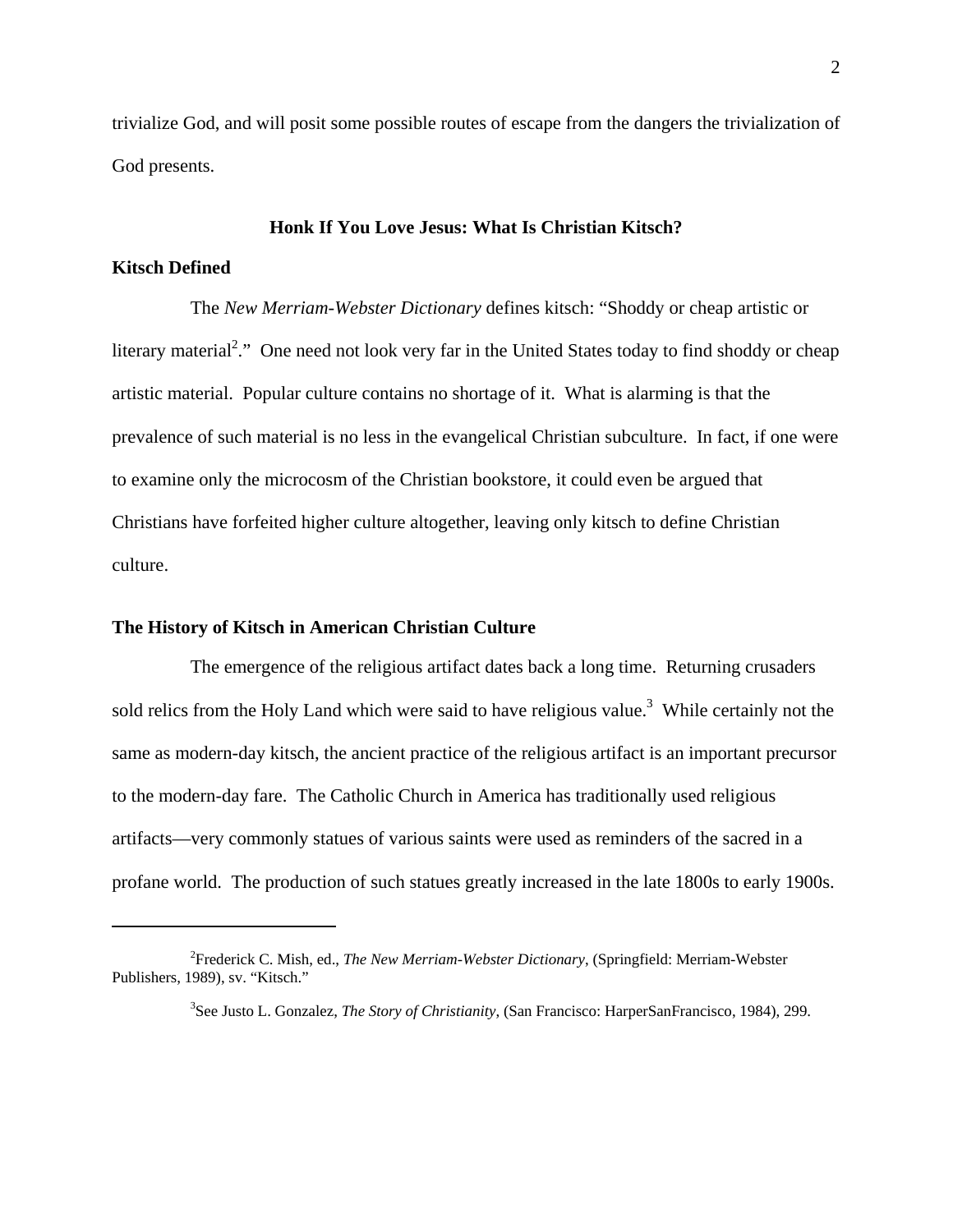This art was able to be mass-produced, but it was regarded by most Catholics as "technologically modern and sophisticated."<sup>4</sup>

Protestantism, especially of the Reformed flavor, was less eager to start down the road of religious iconography, due in no small part to the influence of the Calvinist avoidance of representative imagery<sup>5</sup> and the general backlash against the extravagances of the Catholic church. But, as time progressed, Protestant art began to express itself in various ways. The Bible actually became, according to McDannell, a fashion statement.<sup>6</sup> Large, decorative, family bibles were common in Britain and the United States. These bibles included much more than just the Biblical texts. McDannell comments, "The actual text of the scriptures became almost secondary to the illustrated Bible dictionaries, treatises on ancient coins, …illuminated parables and the Lord's Prayer, and chronologies."<sup>7</sup> Family records and wedding certificates also became commonplace in the publishing of Bibles.

## **The Rise of Modern-Day Christian Kitsch**

In recent times, Christian kitsch has reached far beyond the realm of Jesus statues or designer family bibles. Those items could be said, whether validly or not, to have at least *some*  spiritual value. Today, it is hard to find in the marketplace an item that does *not* have a representative with the adjective "Christian" applied to it. There are Christian bumper stickers (with messages such as; "Honk if You Love Jesus," and "In Case of Rapture, Car Will Be Vacated"), Christian food items (mints with Bible verses on the wrappers called Testa-mints),

<sup>4</sup> Colleen McDannell, *Material Christianity: Religion and Popular Culture in America*, (New Haven: Yale University Press, 1995), 169.

 $<sup>5</sup>$  Ibid., 5.</sup>

<sup>6</sup> Ibid., 87-98.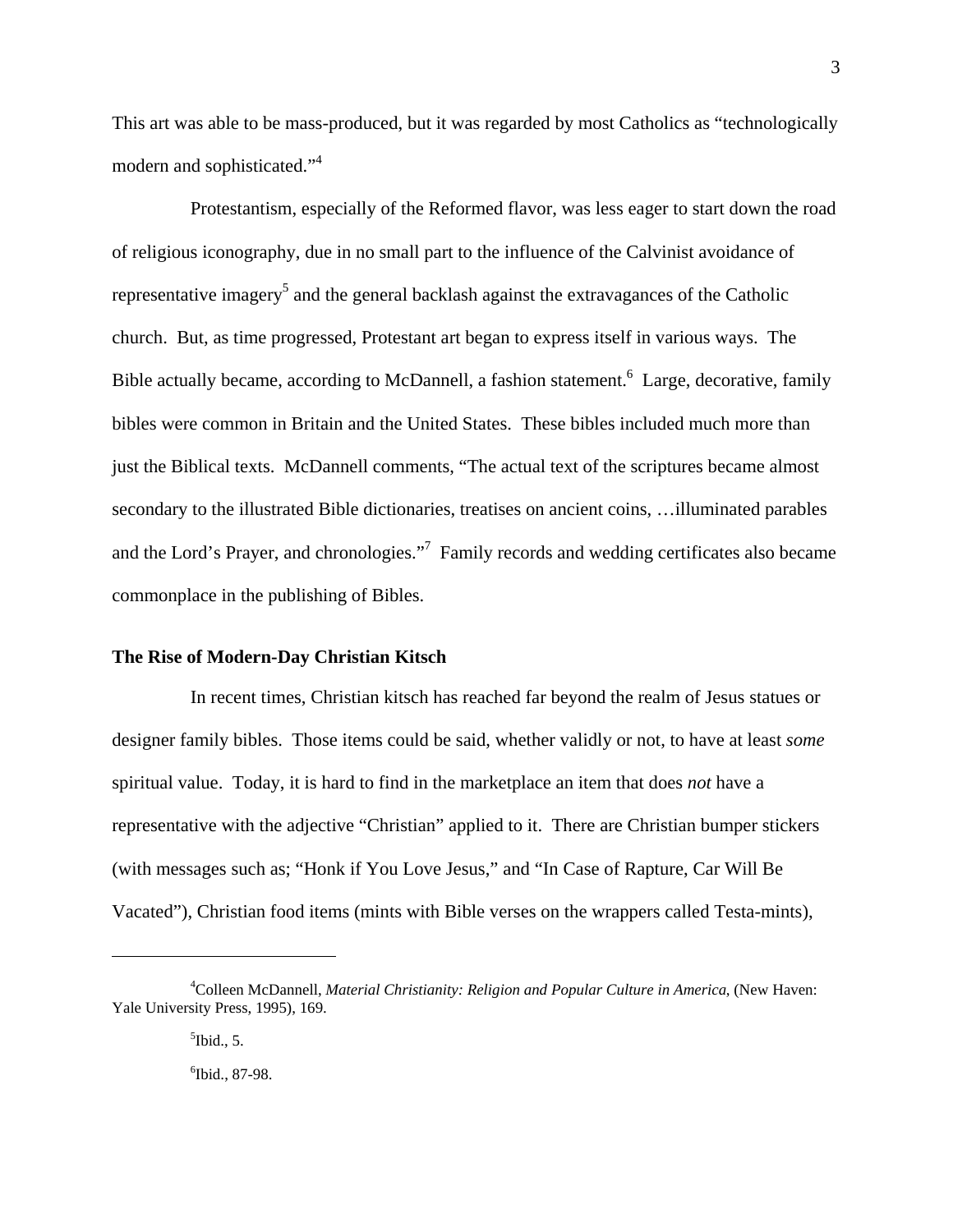Christian clothing (T-shirts with Christian messages, including "Turn or Burn," and an entire line of WWJD material), Christian music, and Christian videos. This list is by no means comprehensive. There is nary an area into which such marketers will not delve. American Christians are marketing God, and are pulling no punches.

## **Creating a Marketplace: The Christian Bookstore**

If one were to look for a common gathering point for Christian kitsch, one need not look beyond a local Christian bookstore. In fact, even the title of bookstore is becoming passé. Lynn Vincent notes, "The product mix has changed so radically that some organizations have even changed their names. Family Christian Stores, the nation's largest Christian retailer, used to be called Family Christian Bookstores."<sup>8</sup> Family Bookstores was not the only chain to change its name. Baptist Bookstores became Lifeway Christian Stores, and many others have followed suit. The Christian Store today is the one-stop shopping place for Christians to buy books, cards, art, music, entertainment, and apparel.

Christian bookstores, though they were certainly around before then, began their rise in the late 1960s and early 1970s with the "Jesus" movement. Hal Lindsey's book, *The Late Great Planet Earth* (1970) had over 9 million copies in print by 1978.<sup>9</sup> The success of this book and others like it showed that books with a so-called Christian message had the ability to be profitable. As bookstores grew in number over time, the amount of actual books sold in the stores decreased. In 1978, 68 percent of sales in Christian bookstores were for books and other

 $7$ Ibid., 89.

<sup>8</sup> Lynn Vincent, "Trinkets or Truth? How bumper stickers, stuffed animals, and retail kitsch are squeezing the books out of Christian bookstores," *World*, July 1, 2000 [on-line], accessed 16 April 2003, available from http://www.worldmag.com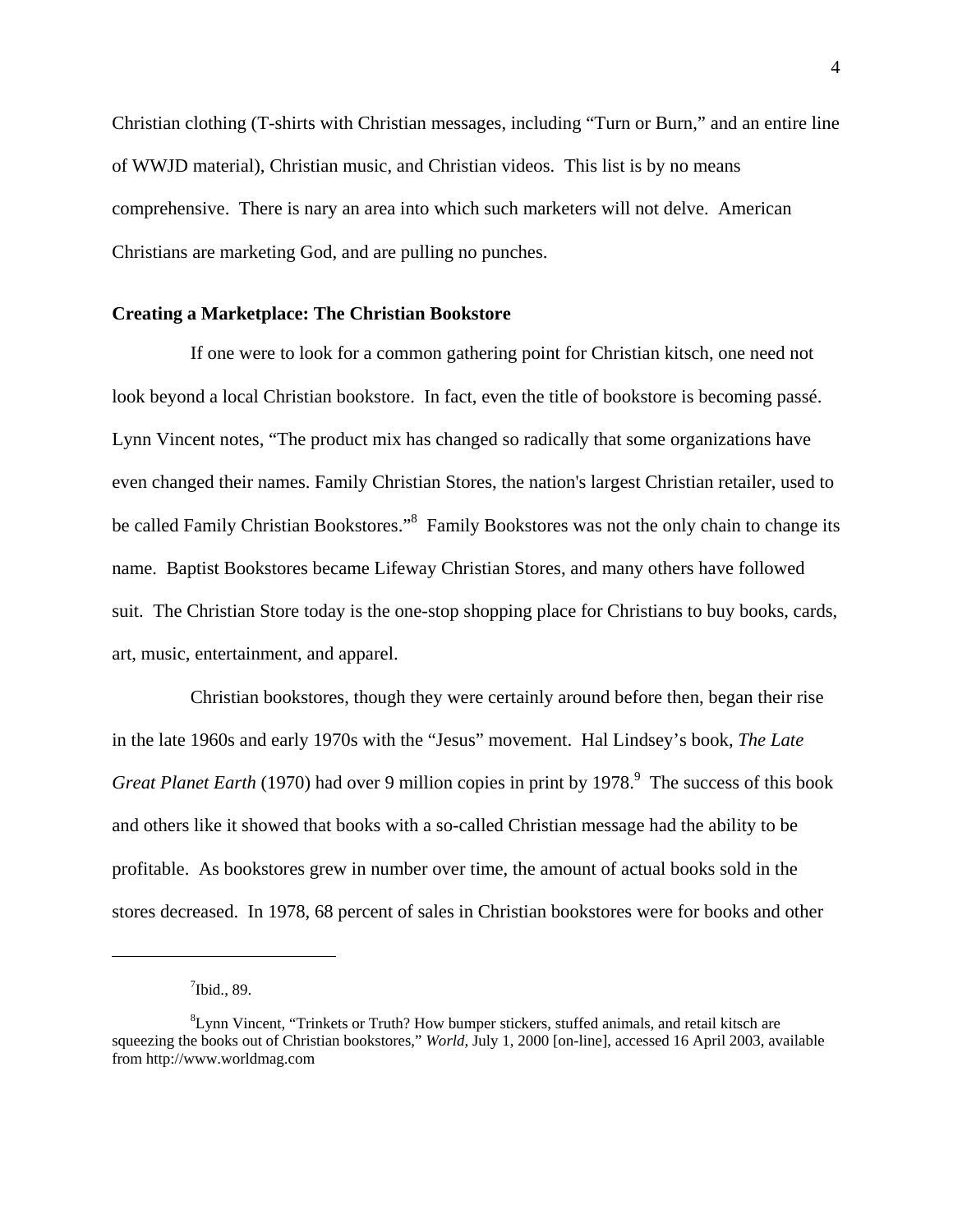printed literature. In 1993, that number had declined to 49 percent.<sup>10</sup> By 1997, books only made up 28 percent of the typical Christian bookstore's sales. $^{11}$ 

The trade association for Christian booksellers, CBA (the group dropped the former identity of Christian Booksellers Association in 1996 because of the expanding cadre of extrabibliographic merchandise<sup>12</sup>) is very influential in putting storeowners with suppliers. The CBA's annual conference draws over 13,000 and showcases all the latest material that Christian storeowners can buy.<sup>13</sup> Mark Galli writes of the CBA convention, " $\dots$  no one—not even the attendees and Christian marketers—denies that the overall impression is one of Christian kitsch run amuck."<sup>14</sup>

Of the increasingly few books that are sold in Christian bookstores, the relationship to

things Christian in the content of the books is on the decline as well. Vincent writes about a

recent trip to Family Christian Stores:

Aisle after aisle featured theologically robust content: Works by Augustine and Spurgeon sat alongside the writings of contemporary authors like J.I. Packer and Billy Graham. But a trip through a section labeled "Spirit-filled Living" turned up weasels in the woodpile: at least six titles by "word of faith" preachers Benny Hinn and Kenneth Copeland.<sup>15</sup>

 $10$ Ibid., 259.

 $\overline{a}$ 

<sup>11</sup>Gene Edward Veith, "Whatever Happened to Christian Publishing?" *World*, July 12, 1997, 2000 [online], accessed 16 April 2003, available from http://www.worldmag.com

12Vincent, "Trinkets or Truth."

<sup>13</sup>Diana S. Frazier, "Musings on Commerce: A Review of the Christian Bookseller's Association Convention," *Modern Reformation*, January/February 1999, [on-line] accessed 16 April 2003, available from http://www.modernreformation.org.

 $14$ Mark Galli, . "Behold the Power of Cheese: A dispatch from the Christian Booksellers Association." *Christianity Today*, July 10, 2000 [on-line]. Accessed 16 April 2003. Available from http://www.christianitytoday.com.

15Vincent, "Trinkets or Truth."

<sup>9</sup> Mc Dannell, *Material Christianity*, 248.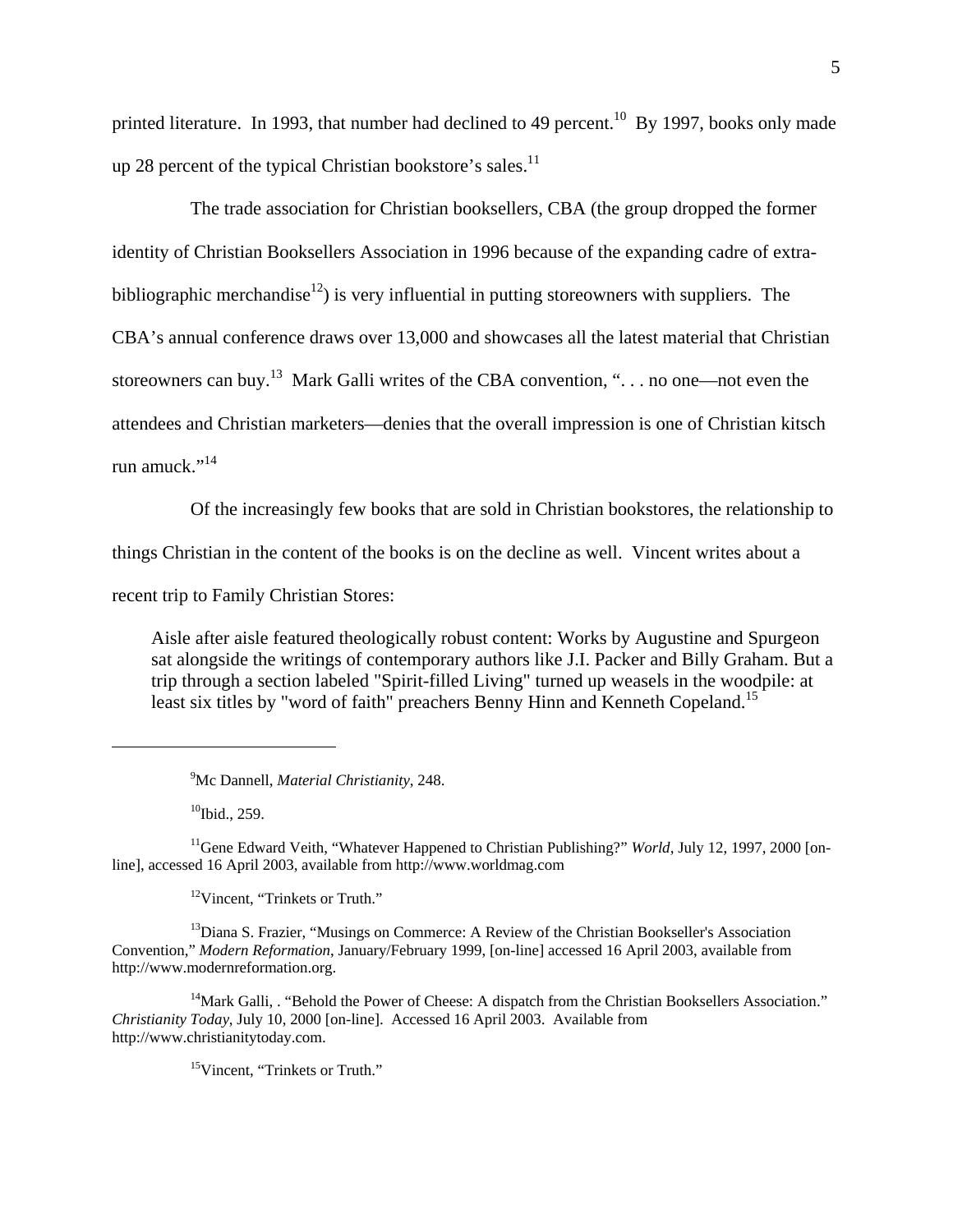The quality of books available is often limited to what will sell well. McDannell notes that books "have bigger print, more white space, and are shorter."<sup>16</sup> She continues, "In order to sell books to an increasingly pragmatic Christian population, publishers carefully follow secular trends."<sup>17</sup>

Christian kitsch is not only mass-produced in innumerable forms, it is now widely available through the network of Christian stores. Not unlike the secular marketplace, the Christian market is segmented into age groups and other niches. And like the secular market, demand is often created as much as it is satisfied.

### **God is My Co-Pilot: Kitsch and the Trivialization of God**

# **The Issues**

 $\overline{a}$ 

The prevalence of Christian kitsch raises many issues, not least of which is just how good such fare is for today's Christians. It could be argued (and has been by the CBA) that kitsch is harmless. To attack it is mere elitism. One man's kitsch is another man's Rembrandt, right? This is not exactly the case. Ken Myers has shown, quite adequately, that the mere *form* of pop culture in itself can have detrimental effects on society.18

Christians must ask themselves exactly what purposes kitsch is used for, and evaluate these purposes in light of Scripture. Christians must also inquire as to whether or not Scripture speaks to the subject directly or not. Many go on the assumption that because something is labeled "Christian," it is inherently good. Finally, Christians must ask if the benefits (perceived

<sup>16</sup>McDannell, *Material Christianity*, 259.

<sup>&</sup>lt;sup>17</sup>Ibid., 260.

<sup>18</sup>See Ken Myers, *All God's Children and Blue Suede Shoes*, (Wheaton: Crossway, 1989).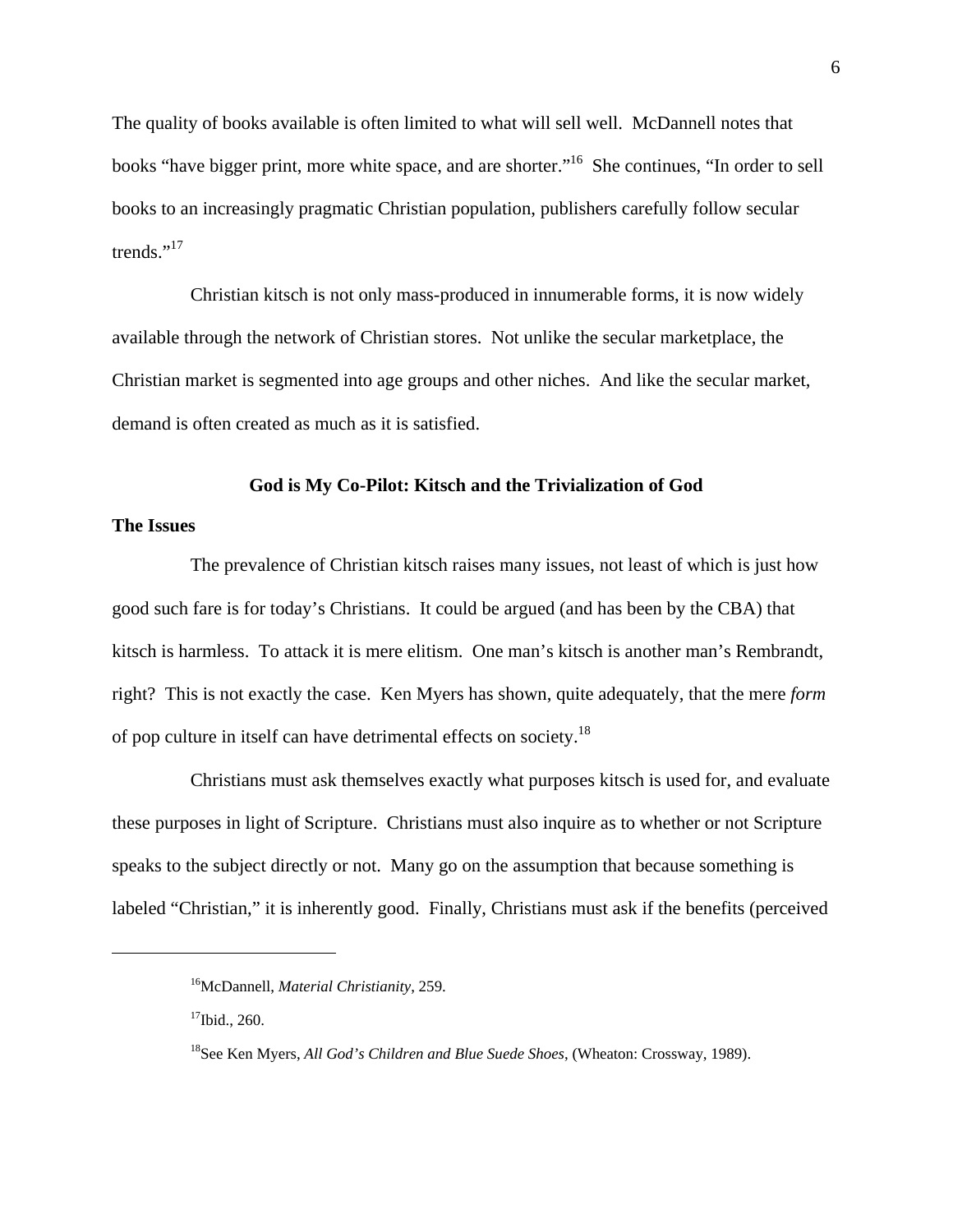or not) outweigh the dangers—a case study of one particular form of Christian kitsch—the WWJD phenomenon—will be examined.

# **"I Just Witnessed to Thirty People, Without Even Saying a Word!" –The Uses of Kitsch**

Christians who purchase and use kitsch do not do so in a vacuum. In a study done among young evangelical purchasers of Christian products, the users of such products said that Christian branded products made them feel a part of a larger group.<sup>19</sup> In this sense, Christian products perform the same role as secular branding; it creates an identity to which a group can surround itself and claim commonality with. Indeed, Romanowski tells of one Gospel Music Association artist manager who argued "the goals of ministry and business are 'exactly the same—market share."<sup>30</sup>

In this sense Christians who use kitsch are using it to compete with all the other messages which assault American citizens daily. Following the long tradition of Christians replacing pagan things with things Christian (one thinks of holidays in particular), many modern Christians wish to build upon what is already in the world, and to christen the worldly things. Out of such thinking "Coca-Cola: The Real Thing," becomes "Jesus Christ: He's the Real Thing"<sup>21</sup> (written in a similar typeface to Coca-Cola's logo). "Reebok" becomes "Reeborn," and "Gold's Gym" is christened "Lord's Gym."

Many also see the use of such products in evangelism. The study of young evangelical users of Christian products also found that "the functionality of the product changed

<sup>&</sup>lt;sup>19</sup>Eric Haley, Candace White and Anne Cunningham, "Branding Religion: Christian Consumers' Understandings of Christian Products" in *Religion and Popular Culture: Studies on the Interaction of Worldviews*, Daniel A. Stout and Judith M. Buddenbaum, eds., (Ames: Iowa State University Press, 2001), 285.

<sup>20</sup>William D. Romanowski, "Evangelicals in Popular Music," in *Religion and Popular Culture in America*, Bruce David Forbes and Jeffrey H. Mahan, eds., Berkeley: University of California Press, 2000), 119.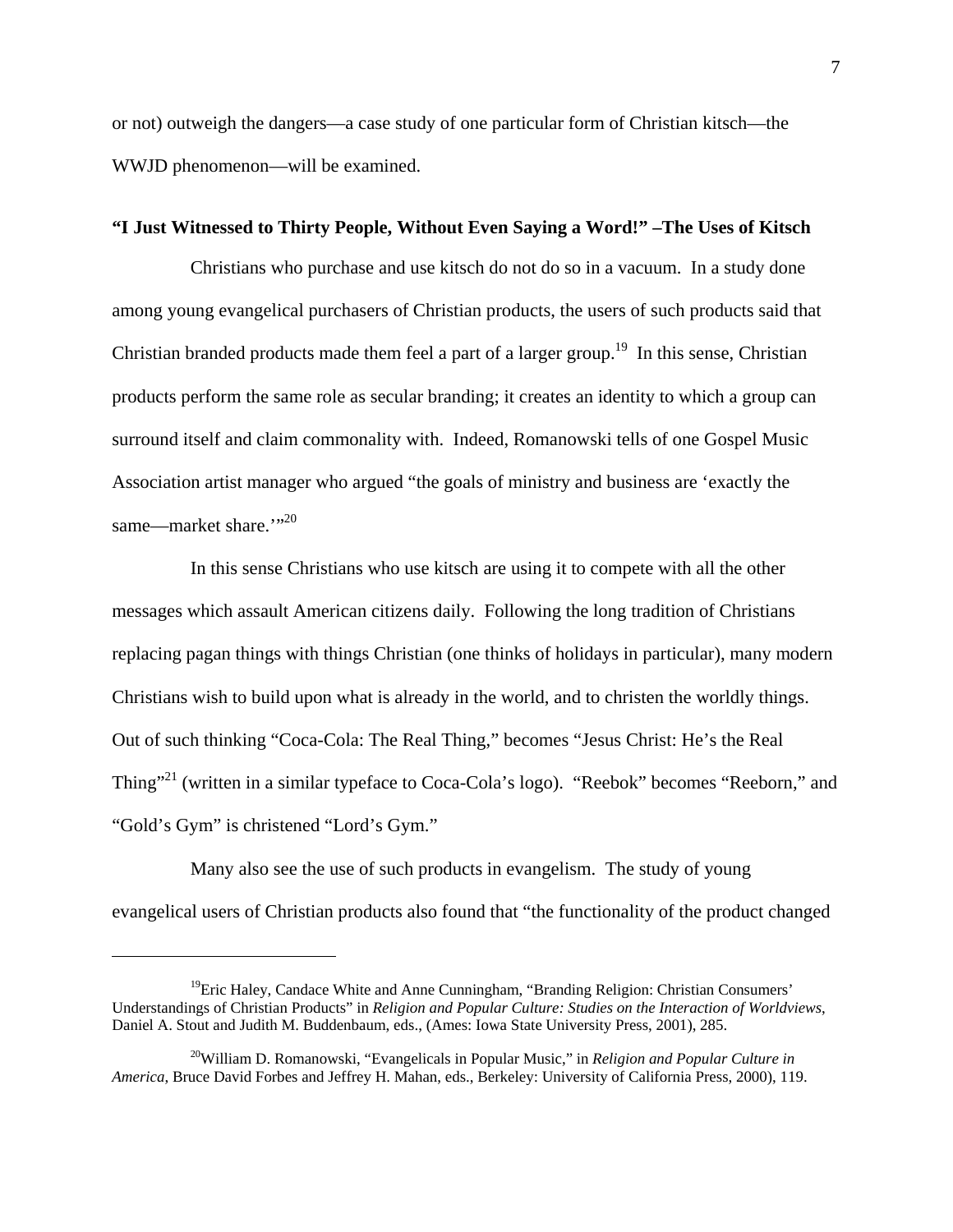once it was branded 'Christian'…its [a bracelet is in discussion here] function grew from one of adornment and self pleasure to one of fulfilling a religious mandate."<sup>22</sup> Respondents stated that the vehicle of Christian products for the gospel was less pushy than other methods.<sup>23</sup> To be fair, most of the respondents did qualify this by not endorsing Christian products which were meanspirited, but the criteria for how they determined this is unclear.

# **Taking His Name In Vain?: The Bible and Christian Kitsch**

While the motives discussed above may be indeed be sincere and good-hearted, the Bible admonishes Christians to examine everything in the light of Scripture.<sup>24</sup> While it may be good for Christians to identify itself as a group, the wearing of sloganeering T-shirts may not be the biblical way to go about it. Christians are certainly called to bear witness to the gospel, but does giving someone a Testa-mint really perform that role adequately?

A good place to begin our examination of the biblical texts is with the Decalogue. Exodus 20:7 tells us "*You shall not take the name of the LORD your God in vain, for the LORD will not leave him unpunished who takes His name in vain.*" 25 Generally Christians today take this to mean that "God" or "Jesus" should not be invoked when cursing one's broken lawn mower. While this is certainly true, the implications for the third commandment are much broader, and if bracelets, T-shirts, and bumper stickers can at any time be considered vanity, a serious problem arises.

 $^{23}$ Ibid., 283.

 $\overline{a}$ 

<sup>21</sup>See McDannell, *Material Christianity* for multiple pictorial examples of this phenomenon.

 $^{22}$ Haley, "Branding Religion," 285.

<sup>&</sup>lt;sup>24</sup>An excellent example of this admonition, among others, is found in 1 John 4:1-3.

 $^{25}$ Scripture is from the NASB updated edition.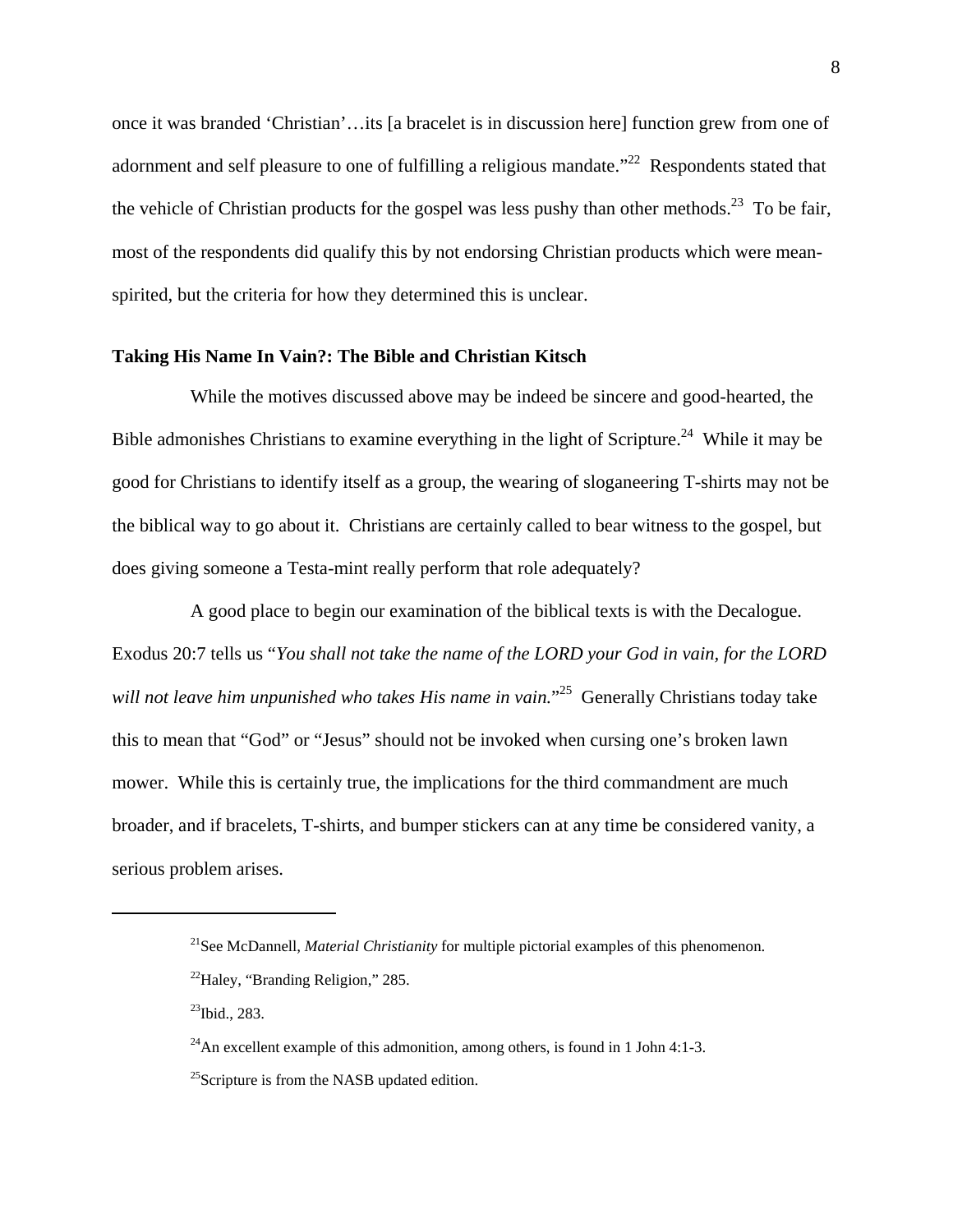A name that is to be revered is much different than a name that is branded. A brand name is created for the expressed purpose of being taken in vain. The brand is both subservient to and a representative of a certain group. That is something quite different from a God whose name should not be taken in vain. It is to this God—and his name that *we* are subservient. Furthermore, he is by no means a representative of us—rather it is by his grace that we are privileged to be representatives of him. To simply throw the name of the LORD around lightly, without any semblance of the weight that it carries is an affront to God; his name becomes the latest buzzword and it is taken in vain.

Another pertinent verse to the discussion is Romans 12:2: "*And do not be conformed to this world, but be transformed by the renewing of your mind, so that you may prove what the will of God is, that which is good and acceptable and perfect*." The problem here is that many purveyors (and users) of Christian kitsch do explicitly seek to conform to the world. R. Laurence Moore observes that the Christian commercial culture's promoters in Orange County, California decided to publish its own version of the Yellow Pages, because, he writes, "That was the only way to distinguish the Christian product from the competition."<sup>26</sup>

When one conforms to the ways of the world, whatever was Christian about something is often jettisoned in lieu of conformity. Thus, the "Reeborn" T-shirt looks exactly like the "Reebok" T-shirt except for the clever switching of two letters. With such conformity to the world, little is left to witness to Christ (how can it if it looks like all the other shirts?) and much is left to be ridiculed by the world (Christians can't come up with their own designs—they must copy others—what kind of God do they serve?).

<sup>26</sup>R. Laurence Moore, *Selling God: American Religion in the Marketplace of Culture*, (New York: Oxford University Press, 1994), 255.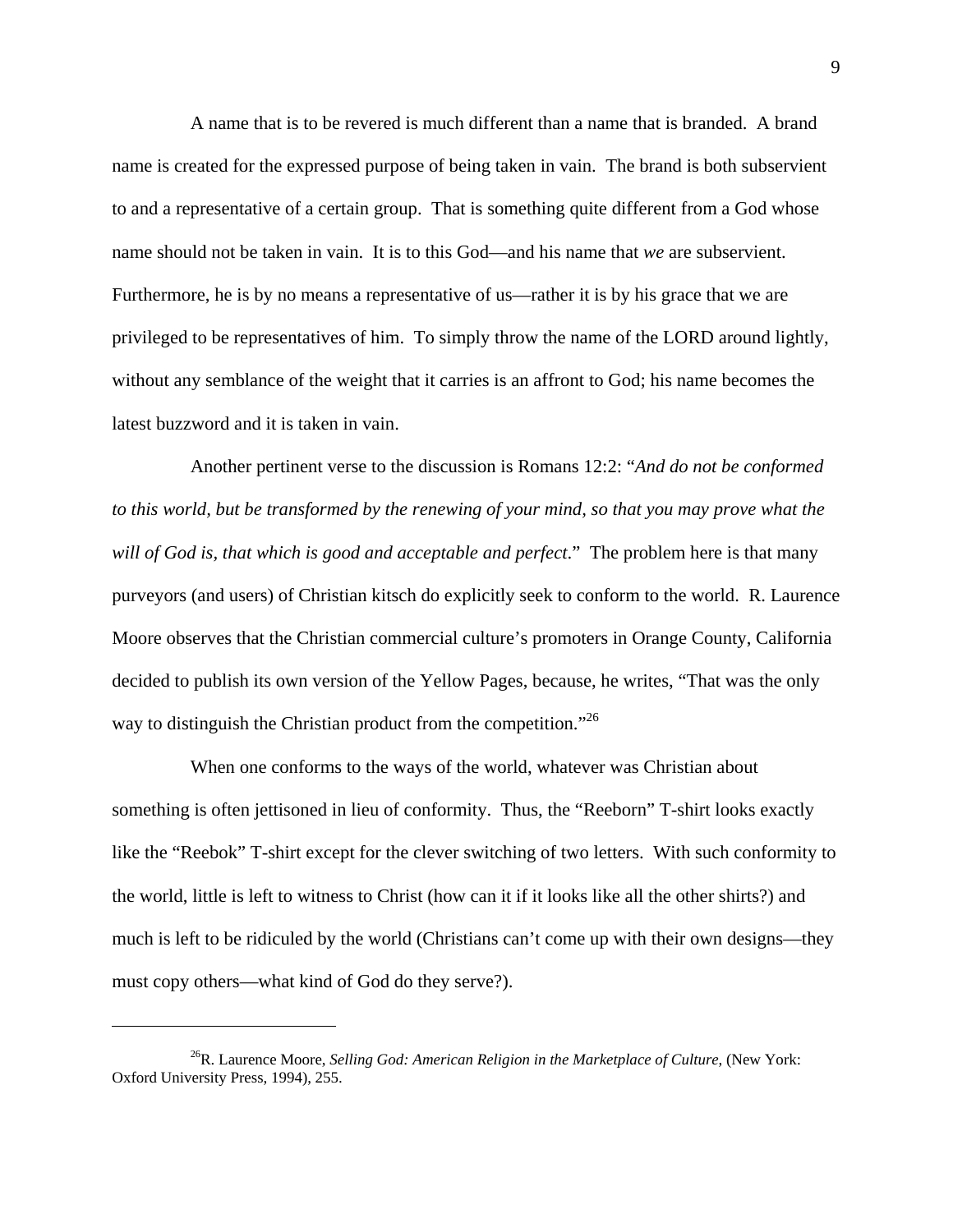Questionable also is the effectiveness of kitsch as evangelistic material. It is indeed not pushy, but biblical evangelism is rarely, if ever so passive. T-shirts and bumper stickers have too little space to effectively share the truths of the gospel—especially in our postmodern culture that has such a high rate of illiteracy. It is plausible that such items might serve as an entry into an evangelistic conversation, but in a world where thousands of secular T-shirts and bumper stickers compete for one's attention, this is extremely unlikely:

Some retailers don't like the gift and apparel trend. John Cully is concerned that Christian stores' increasing emphasis on non-book products is misdirected. "It's not the coffee cup or the praying hands or the picture of Jesus on the wall that changes lives," said Mr. Cully, who owns Evangelical Bible Bookstore, a 30-year-old family business. "It is God-honoring literature that changes people's thinking. We've seen many people shift their theological positions because of good literature."27

Laziness or fearfulness in witnessing might also be a motive for someone to use kitsch for their witnessing efforts, but the gospel will be offensive to many, and kitsch is not an acceptable crutch, else mission boards would merely have to put a T-shirt on missionaries and send them on their way.

# **WWJD: A Case Study**

 $\overline{a}$ 

One of the more ubiquitous examples of Christian kitsch is the WWJD movement. WWJD stands for, of course: "What Would Jesus Do?" The four letters are most commonly found on bracelets worn primarily by Christian teenagers. The impetus behind the movement is based upon Charles Sheldon's century-plus year old work, *In His Steps,* now updated by his great-grandson.<sup>28</sup> The chief notion is that if Christians wear the bracelet at all times, when

<sup>27</sup>Vincent, "Trinkets or Truth."

<sup>&</sup>lt;sup>28</sup>Frazier, "Musings on Commerce."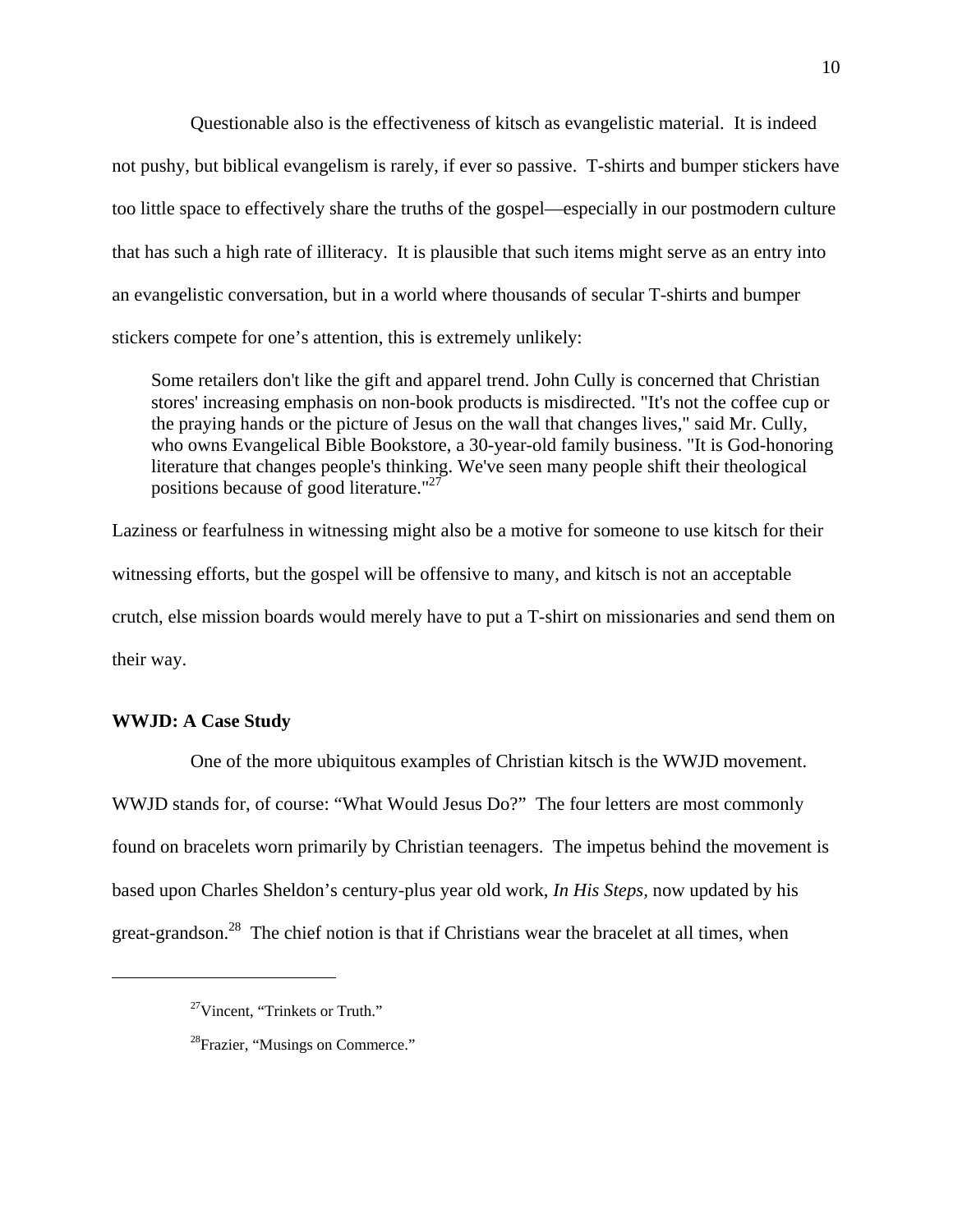presented with a difficult situation, they can simply look down at their wrist to see a reminder. The Christian can then ask himself, "What would Jesus do in this situation?"

The Bible does tell us in Deuteronomy 6:8 regarding the words of the LORD, "*You shall bind them as a sign on your hand and they shall be as frontals on your forehead.*" We must keep in mind, however, that W.W.J.D is not the word of God. It is an ethic based much more in liberal Christianity than in the revealed word of  $God.^{29}$  It is in this respect that many are misled, either intentionally or unintentionally into fallacious thinking.

A person, by wearing the bracelet thinks that they are doing a good thing, advancing in sanctification, when in reality, it may be holding them back. Consider the response of one young evangelical:

I love it when somebody asks me about my W.W.J.D. bracelet. I'm not good at going up to people and just talking about Jesus. It makes me feel good to tell them that it means, "what would Jesus do." I don't ever say much more than that, but still, it makes me feel good to know that I'm doing what I should do. $^{30}$ 

This person has been lulled into complacency and reluctance to share the gospel because he or she thinks that the bracelet is doing the job.

 The W.W.J.D movement passes the test of not conforming to the world in that it does not mimic another established brand directly. However the emergence of W.W.J.D. as a brand if not in law (the name has not been copyrighted) but in practice betrays conformity to the world.

 $\overline{a}$ 

<sup>29</sup>Ralph C. Wood, in an article entitled "In Defense of Disbelief," 1998 *First Things* 86 (October 1998), rightly observes of the theological weakness of this movement: "Those who have turned the WWJD acronym into a fashion item—donning decorative wear that asks What Would Jesus Do?—ignore this fundamental distinction between Christ's objective work and our subjective appropriation of it. As the Son of God slain for the sins of the world, Jesus has a life qualitatively different from ours. To ask what Jesus would do is to assume that we are his qualitative equal."

<sup>&</sup>lt;sup>30</sup>Haley, "Branding Religion," 281.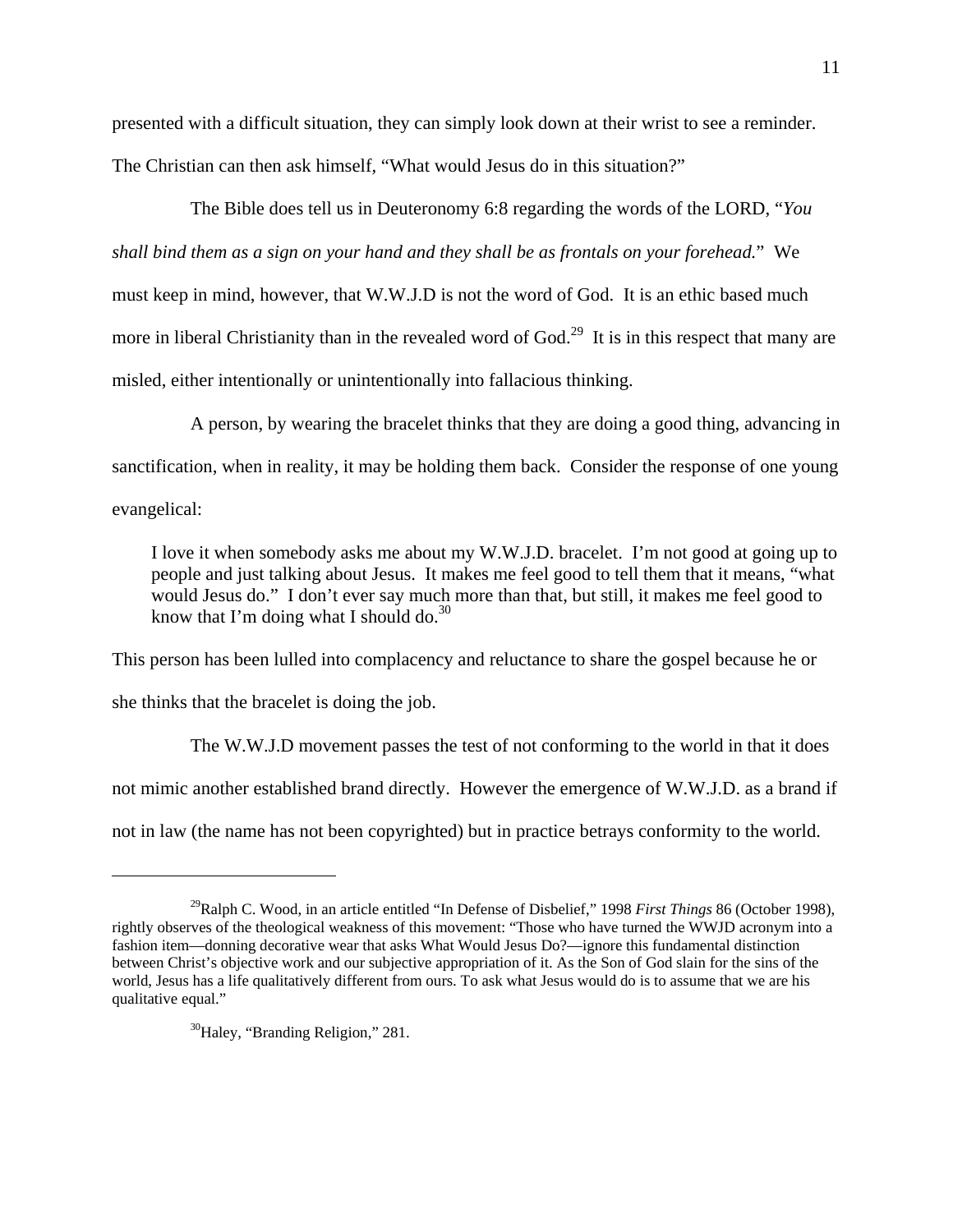It not simply a bracelet that has the initials, but every advertising specialty product imaginable has been imprinted and sold.

 As for taking the name of the LORD in vain, an argument could be made. After all the name of Jesus is commercialized and mass marketed in the same way any other trend would be handled. The mighty God who spoke and the world came into existence is reduced to a simple slogan that evangelical youths are reminded of when they look at their wrists.

Another danger that comes with such ubiquitous marketing of kitsch is the unintended consequences that develop. Though these are not always the fault of the Christians who market items such as the W.W.J.D. bracelet, caution should be taken. Neuhaus reports on a group of teens in Southern California who adapted W.W.J.D. for their own purposes, calling it "We Want Jack Daniels!"<sup>31</sup> This could be compared to the ever-present cross that strikingly anti-Christian rock stars wear. The danger is that something becomes so familiar that it loses any significance whatsoever. In the case of W.W.J.D., it is not so far removed from the world that has any staying power. Popular culture is trendy and changes with the tide, and so even now (2003), the prevalence of the bracelet is diminishing.

## **Turn or Burn: What Are We To Do With Christian Kitsch?**

## **First Things**

 $\overline{a}$ 

To begin with, we must keep the first things *first*. Anything that does, in an evident manner, take the name of the LORD in vain we must distance ourselves from. Like Jesus overturning the marketers in the temple, Christians should also demand that God be revered. Of

<sup>31</sup>Richard John Neuhaus, "The Public Square," 1999 *First Things* 97 (November 1999) [on-line] accessed 16 April 2003, available from http://www.firstthings.com.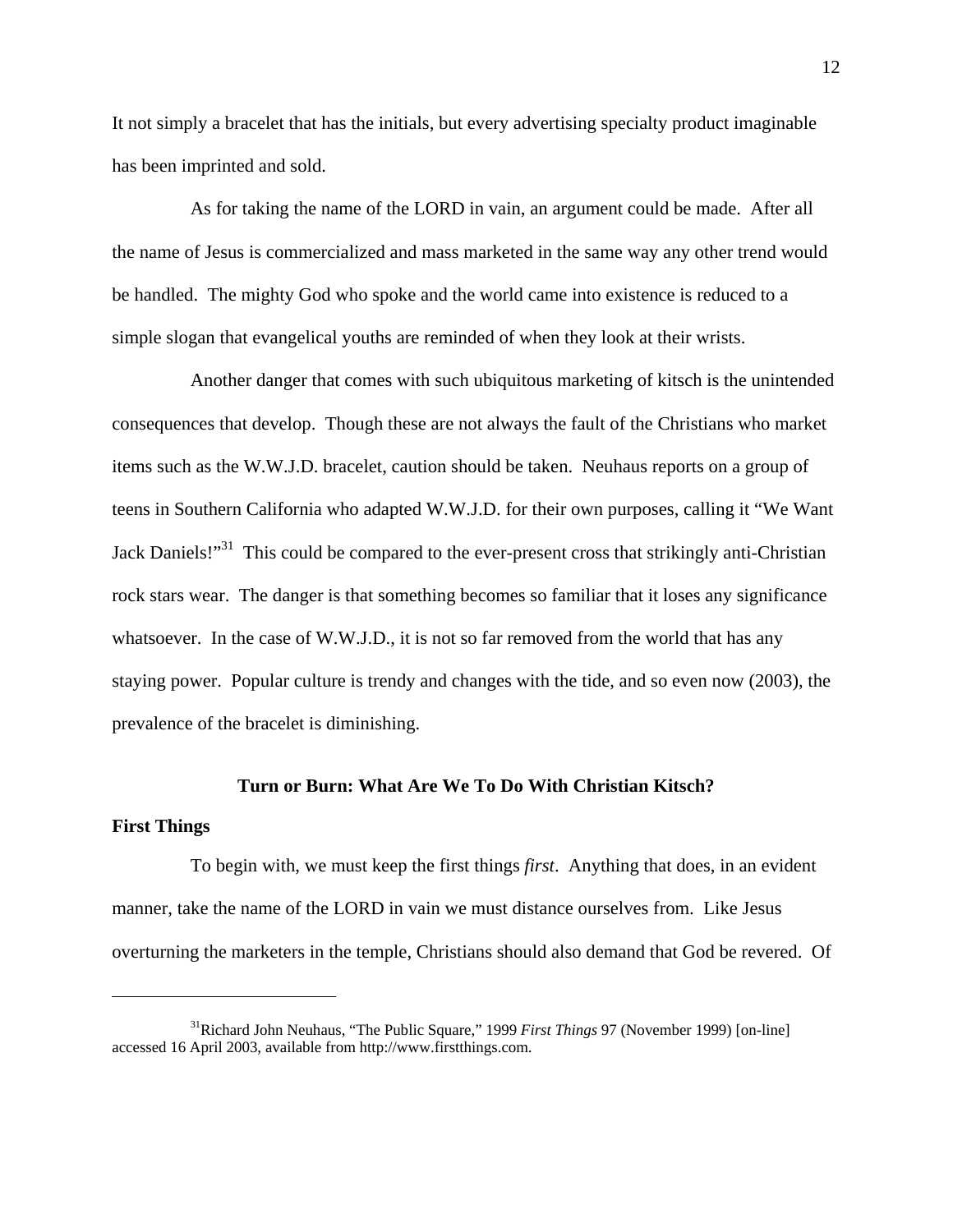course, this must be done in a manner that reverent to God, and must be done in humility and not with an elitist attitude.

Likewise, overt conformity to the world must be deplored. We must put away any objects that attempt, intentionally or not, to make Christianity a brand, on par with Coca-Cola, Nike, or Reebok. We must also be wary that we do not become "of the world and not in it," $32$  as the church has tended to do at some points.

## **Hit Kitsch Where It Hurts**

Because Christian kitsch is primarily market-driven, Christians can also speak back with their wallets. If kitsch is not bought, it will rot and not reproduce. Gene Edward Veith rightly observes:

The revival of Christian publishing must be, above all, a spiritual revival, for which Christians should be praying. In the meantime, the church can still hold the publishers of its Bibles and its ideas accountable. The power of the marketplace can exert a positive as well as a negative influence. Christian retailers can become more selective about what they stock. Christian book buyers can be better stewards, spending their money not on spiritual junk food but on what is true to the Bible. $^{33}$ 

Denominations like the Southern Baptist Convention can exert a certain amount of control over

the contents of its Lifeway Christian Stores, but much more will have to be done at the grassroots

level in churches to raise the bar to a higher standard.

# **Going In The Opposite Direction**

 $\overline{a}$ 

Pastors must also teach reverence for God's name. We must not forget the third commandment.

God should not be trivialized in worship services, but exalted. A right understanding of the

 $32$ Ibid., Wood is quoting Ken Myers here.

 $33\text{V}$ eith, "Whatever Happened To Christian Publishing?"